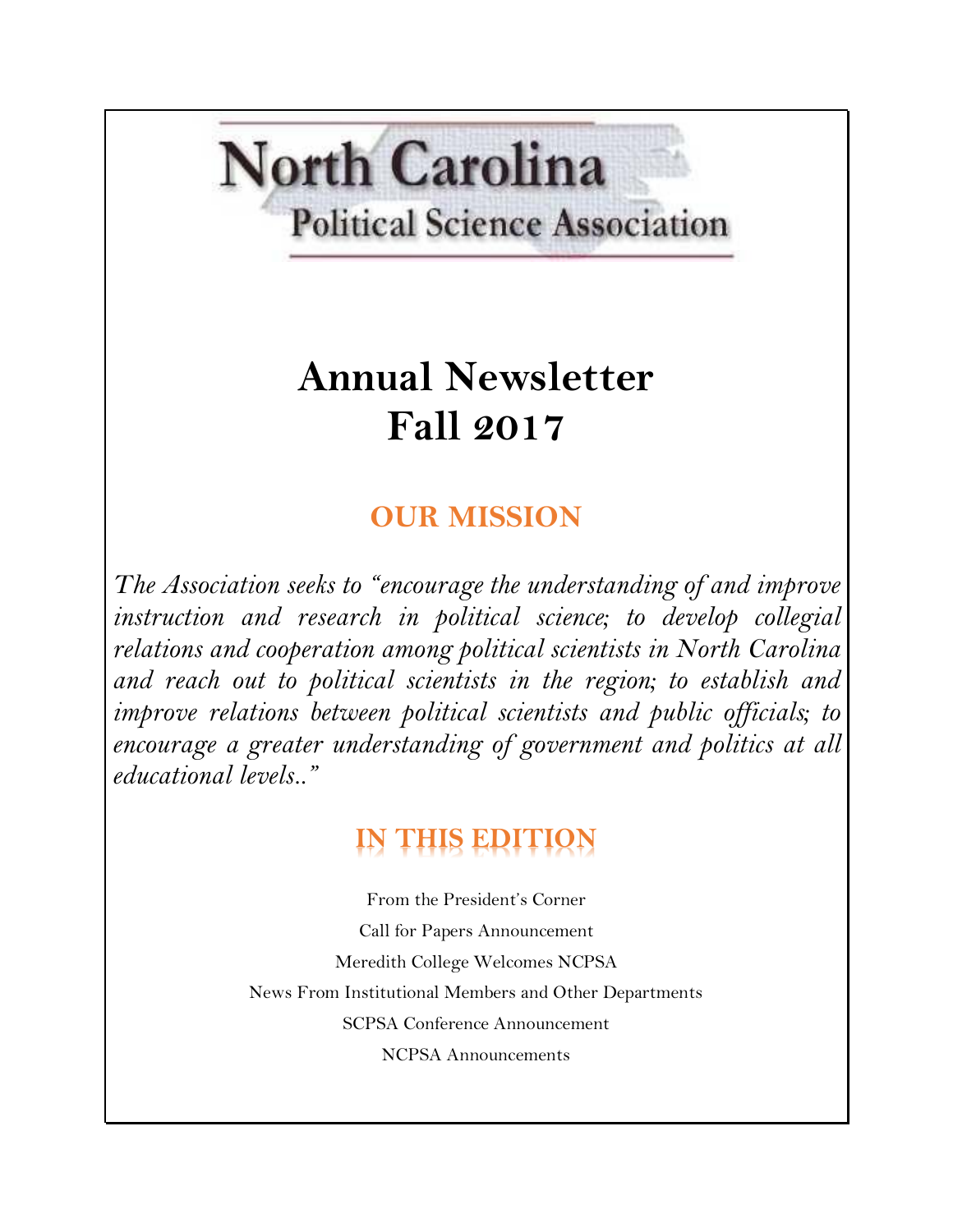#### **EXECUTIVE COUNCIL**

**President**

Beth Wemlinger Salem College

#### **President-elect**

Whitney Manzo Meredith College

#### **Vice President**

Terza S. Lima-Neves Johnson C. Smith University

#### **Treasurer**

Andrew Taylor North Carolina State University

#### **Secretary** Aaron King UNC Wilmington

**Past President** John Holder Winthrop University

**At-Large Members** Jason Giersch UNC Charlotte

Mary Jo Shepherd UNC Charlotte

Magdalena Krajewska Wingate University

**Award Committee Chairpersons**

**Oral Parks Memorial Award Best Faculty Paper** Magdalena Krajewska

**Fidelity Investments Best Graduate Paper Award** Mary Jo Shepherd

**Troutman-Rainey Undergraduate Paper Award** Jason Giersch

## **From the President's Corner...**

As this semester comes to an end I would like to encourage you to consider attending the upcoming North Carolina Political Science Association Conference on February 23rd, 2018. This conference will be held at Meredith College in Raleigh and we hope to have a large number of undergraduate, graduate, and faculty presentations from a variety of areas including American politics, international relations, public policy and public administration. It will be a great opportunity for students to present their research and to engage in the academic community. We also offer an institutional membership for \$150. With this membership you receive discounted conference fees for students and faculty.

Earlier this year we had the opportunity to hold a joint conference with the South Carolina Political Science Association (SCPSA). We would like to welcome any members of the SCPSA to attend this year's NCPSA conference. Additionally, we have included information regarding this year's SCPSA conference and The Citadel Symposium on Southern Politics in the newsletter.

At each year's conference we give out awards that recognize research that contributes to the field of political science. There is an award for undergraduate students that present research, either soleauthored works or coauthored research with another undergraduate student(s). Additionally, there is an award for graduate students, presenting a sole-authored work or a coauthored work with another graduate student(s). We also have a faculty best paper award. We hope you will encourage your students to present their work at NCPSA's friendly and collaborative conference. More information can be found in the newsletter and we hope to see you in Raleigh in February.

#### Beth Wemlinger, *NCPSA President*



*L to R: Terza Lima-Neves, Magdalena Krajewska, Mary Jo Shepherd, Whitney Manzo, Beth Wemlinger, Jason Giersch, John Holder*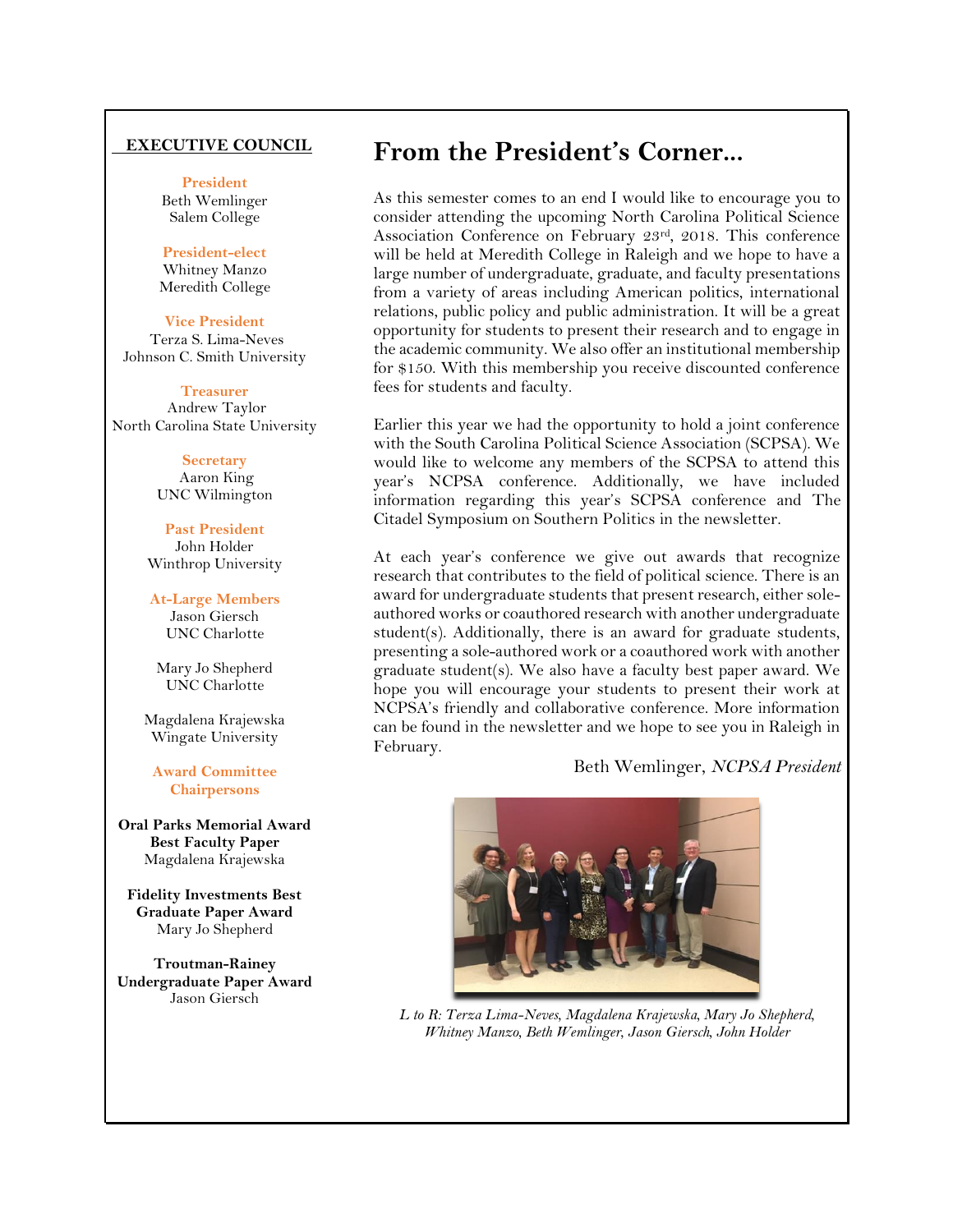# **North Carolina Political Science Association**

## CALL FOR PAPERS

### ANNUAL MEETING OF THE NORTH CAROLINA POLITICAL SCIENCE ASSOCIATION

#### FEBRUARY 23, 2018 MEREDITH COLLEGE

The North Carolina Political Science Association is pleased to announce it will host its 47th Annual Meeting on February 23, 2018 at Meredith College in Raleigh, NC. We welcome paper and poster submissions from all political science fields, as well as full panel and roundtable proposals. Additionally, we welcome paper submissions from scholars from related fields who are exploring questions of interest and relevance to political science. Faculty members, graduate and undergraduate students are all strongly encouraged to submit proposals for presentation.

Information about registration will be forthcoming. If you would like to submit a proposal, please visit<https://goo.gl/forms/zJimJkVWHvknfziB3> .

### **DEADLINE FOR PROPOSALS: January 5, 2018**

Questions? Please contact 2018 Program Chair Whitney Manzo at [wrmanzo@meredith.edu](mailto:wrmanzo@meredith.edu) or NCPSA President Beth Wemlinger at [Elizabeth.wemlinger@salem.edu.](mailto:Elizabeth.wemlinger@salem.edu)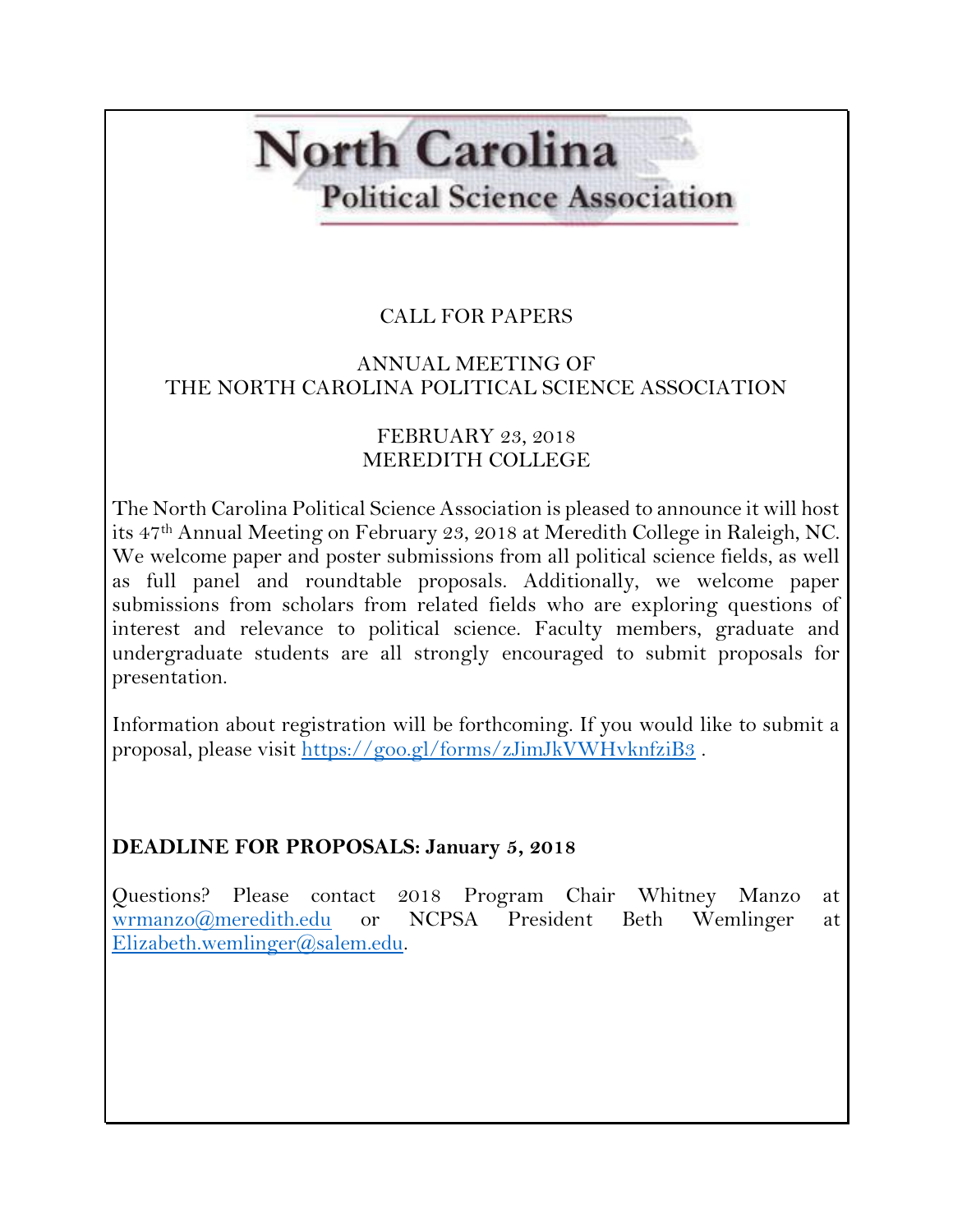#### **POLITICAL SCIENCE AT MEREDITH COLLEGE**



At Meredith College, a women's college in Raleigh, NC, we have built a political science program that not only teaches important skills like writing and research, but also consciously prepares students for their lives after graduation.

Three years ago, we overhauled the curriculum to include 3 separate concentrations, which were designed to allow students to customize their political science degree based on where they'd like to take their career. The first concentration, Public Affairs, is for those who would like to study political science in graduate school or who would like to enter the working world right after graduation. The second is Public and Nonprofit Administration, and this concentration was a response to our recognition that our students increasingly wanted to work for or even open a nonprofit. The last and most popular concentration is Pre-Law.

Our location in the state's capital has allowed us to build a robust internship program, which all political science majors are required to complete. Students also have the option of doing Enhanced Fieldwork rather than writing a senior thesis; this is an additional internship with more responsibility that gives students project management skills and allows them to explore an additional field of interest. Recently, we began a Moot Court team, which introduces students to constitutional argument (and helps them decide if law school is really something they want to pursue). We competed at our first tournaments this fall. Ivey Burgess, a political science and economics major at Meredith, said, "This year I was honored to be a part of Meredith College's very first Moot Court team… Because of my Moot Court experience I now feel I am better prepared to speak in front of others, receive constructive feedback, and collaborate with a team. The experiences we were provided with will carry us throughout our careers--whatever they may be. I am greatly appreciative of Meredith College and this opportunity."

Another opportunity students have to build skills is through the Meredith Poll. Once a semester, we field a poll to North Carolinians on current issues. Students help write the survey, serve as callers, and students in the required methods course help analyze the data from the survey. Several students have used Meredith Poll data for their senior theses, and two have presented their research projects at major political science conferences.

Both in the classroom and through our programming and events, we encourage women to participate in politics. We firmly believe more female voices are needed in elected and appointed office, and our program aims to equip the next generation of female leaders to fill these roles.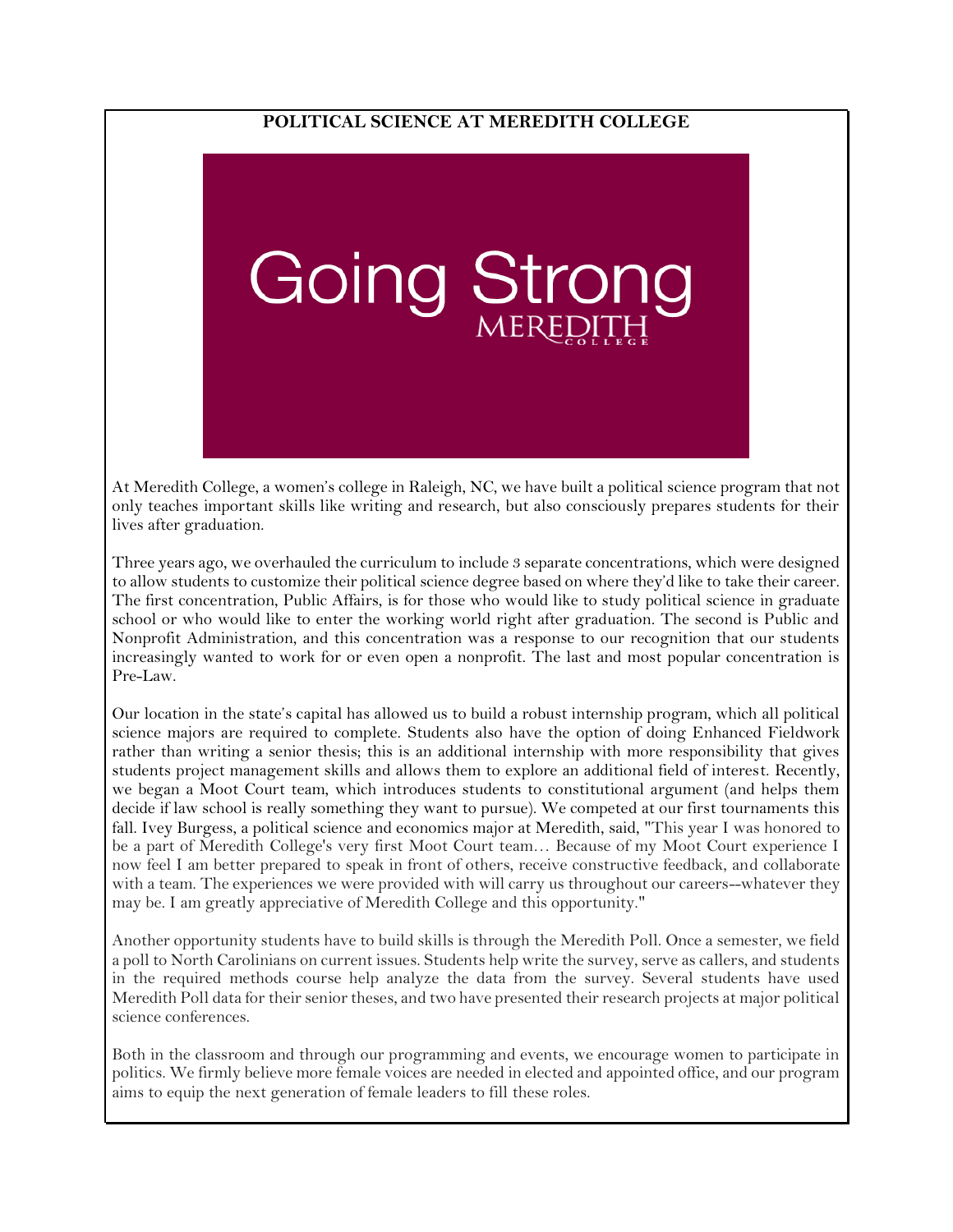## **NEWS FROM INSTITUTIONAL MEMBERS**

### UNIVERSITY OF NORTH CAROLINA AT WILMINGTON

Department of Public and International Affairs

#### **Poli Sci Days**

From October 2-4, the Department of Public and International Affairs hosted our annual Poli Sci Days, which is a celebration of our discipline, faculty, and students. Our events are designed to appeal to current and prospective students as well as the broader community. Some events included: a non-profit fair, an interview with a local political journalist, our rendition of "Between Two Ferns" to interview our newest faculty member (Dr. Anup Phayal), a pub-style trivia competition, a panel on graduate school and law school, and a documentary screening. We were particularly pleased with the turnout and interest in our two evening events, which included a panel of local judges, lawyers, and law enforcement to discuss the complicated issue of the use of force and police-community interactions, in addition to a keynote speech from Dr. Sarah Gershon (Georgia State University) to discuss her research on gender, emotion, and the first presidential debate of 2016. Both evening events began with a reception for students, faculty, and alums, as well as friends of our department from the Wilmington community.

Click here for a full list of events: [http://uncw.edu/pia/documents/PoliSciDays%202017desc.pdf\)](http://uncw.edu/pia/documents/PoliSciDays%202017desc.pdf).

#### **UNCW Faculty Members Travel to Islamabad, Pakistan**

As part of a million dollar grant from the State Department that was awarded to UNCW and the International Islamic University-Islamabad, two of our faculty members (Drs. Aaron King and Ben Taylor) led a team of researchers from both universities to study the opinions of political science students at both schools as they relate to current events in the United States and Pakistan, as well as opinions about political science as a discipline. The project is entitled, "A Cross-Cultural Assessment of Political Science Education and Current Events." Dr. Ben Taylor traveled to Pakistan in October to present the research at the "Local Cities, Foreign Capitals: Finding the Local Anchor in the Global Cultures" conference.

#### **UNCW Graduate Programs Experience Growth and New Opportunities**

The Department of Public and International Affairs houses the Bachelor of Arts degree in [political science,](http://uncw.edu/pia/undergraduate/index.html) but also includes three different graduate programs, including the Master of Public Administration [\(MPA\)](http://uncw.edu/mpa/), a Masters program in Marine, Coastal, and Ocean policy [\(MCOP\)](http://uncw.edu/mcop/), and a Masters program in Conflict Management and Resolution [\(CMR\)](http://uncw.edu/cmr/). We are also involved in a dual degree program in Public Administration and Environmental Science (MPA/EVS). Finally, some of our faculty are assisting with the final stages of establishing a joint Ph.D. program between UNCW and East Carolina University in Integrated Coastal and Marine Sciences (ICMS).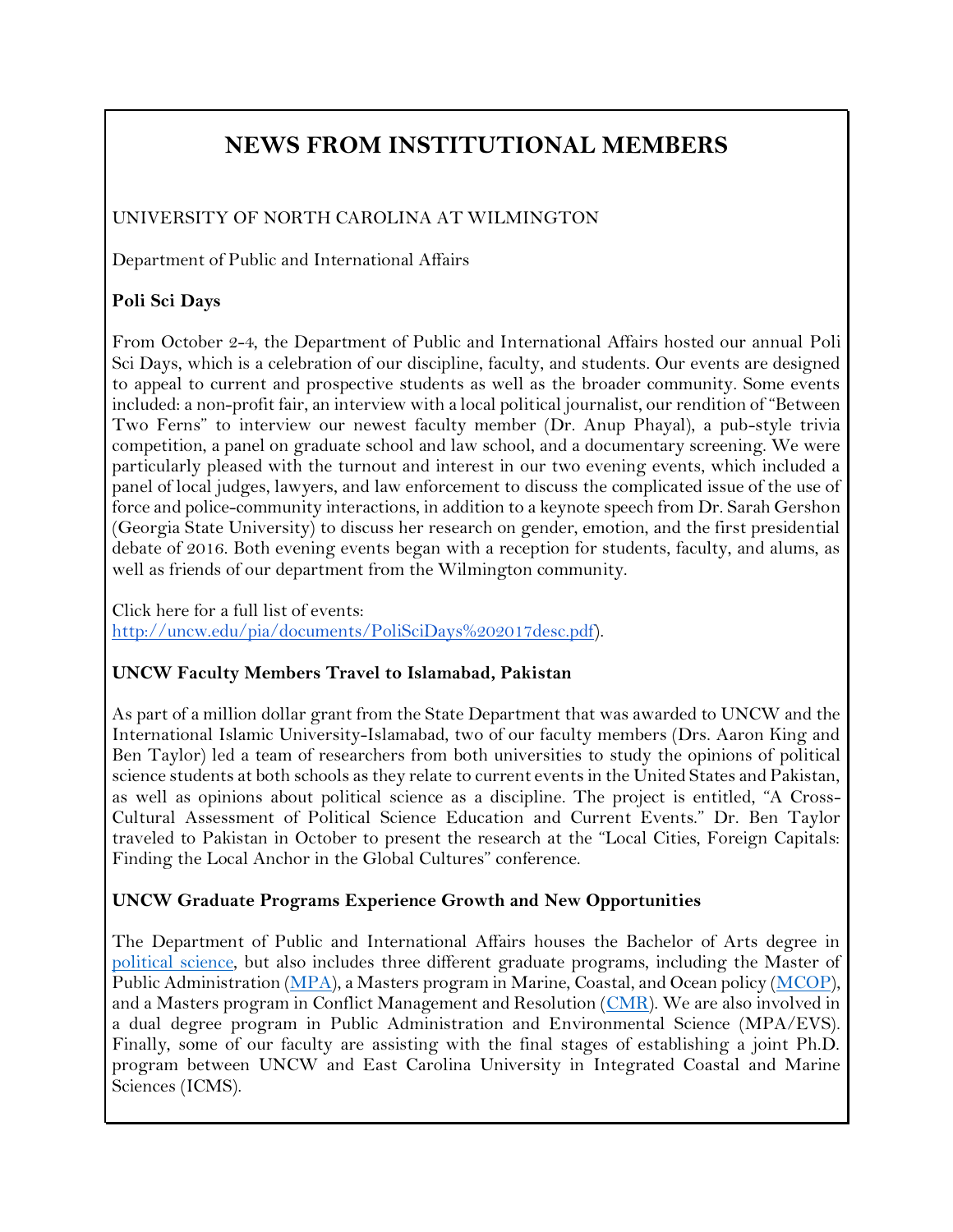## **NEWS FROM OTHER DEPARTMENTS**

#### **The Program in Political Science at Johnson C. Smith University Welcomes the First Lady of the Republic of Cabo Verde to Charlotte**

In late Spring 2017, the Program in Political Science at Johnson C. Smith University collaborated with Charlotte non-profit, No Backpack Day Organization in welcoming the First Lady of the Republic of Cabo Verde, Her Excellency Mrs. Ligia Dias Fonseca to Charlotte. Mrs. Fonseca served as keynote speaker for the No Backpack Day Annual Conference highlighting the successes of access to education for young girls and raising awareness of the challenges still faced by millions of girls worldwide. The No Backpack Day Organization and its founder, 14 year old Cameroonian-American Mongai Fankam have attracted the attention of global leaders like Liberian Nobel Peace Prize Laureate Leymah Gbowee and former president of Malawi, Dr. Joyce Banda. The organization has collected more than 10,000 backpacks and school supplies over the last 5 years that have been sent to Cameroon, South Africa, Liberia and this year, Cabo Verde. Students in Dr. Lima-Neves' international politics courses have actively served as volunteers for No Backpack Day for the past four years. This year, students enrolled in her course on Cabo Verdean society and politics helped in welcoming Mrs. Fonseca and planned the process of collecting backpacks.

Mrs. Fonseca's visit shed light on the growing Cabo Verdean community in the southern region of the United States, namely North and South Carolina, Georgia and Florida. It also introduced Charlotte to the historical connections between the United States and Cabo Verde. The founder of the United House of Prayer For All People, Marcelino Manuel Da Graca, commonly known as "Sweet Daddy" Grace was born on the Islands and is featured in an exhibit at the Levine Museum of the New South. In addition to the Levine, the First Lady visited local elementary and middle schools, the Harvey B. Gantt Center for African/African American Culture and Arts, met with the mayor of Charlotte, Mrs. Jennifer Roberts as well as local businesses interested in exploring African markets, and the local Cape Verdeans of the Carolinas Association. Her visit was made possible by the generous sponsorship of Johnson C. Smith University.



*Left: First Lady Ligia Fonseca (l) and Terza Lima-Neves (r) with students enrolled in Lima-Neves' course on Cabo Verdean society and politics*

*Right: The First Lady's delegation and Johnson C. Smith University President, Dr. Ronald Carter*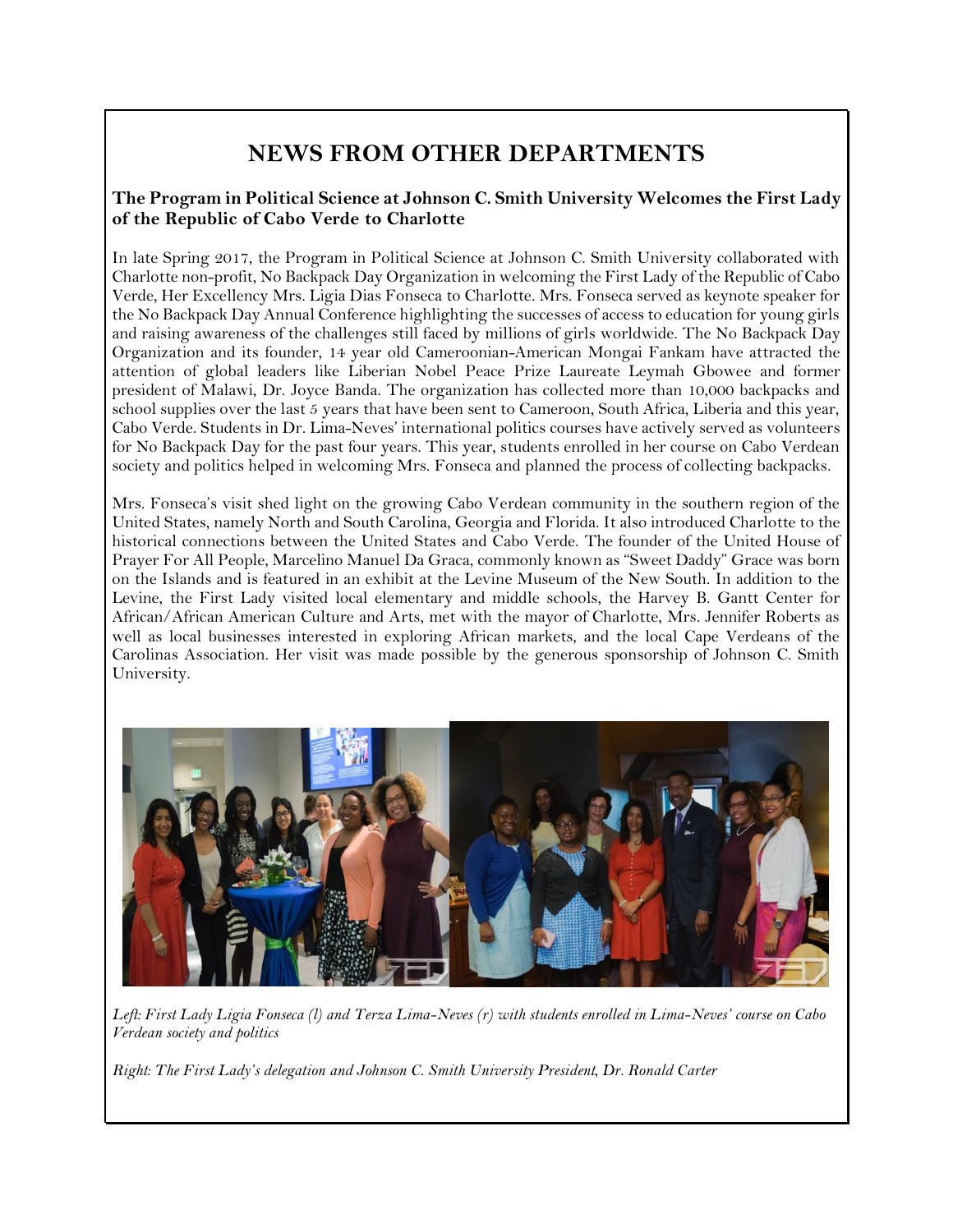#### **Associate Professor of Political Science and NCPSA Vice-President, Dr. Terza Lima-Neves Leads A Group of Students to The Republic of Cabo Verde For Study Abroad Program**

The visit from the First Lady of Cabo Verde created a buzz for the JCSU Study Abroad Experience to Cabo Verde in May 2017, led by Dr. Terza Lima-Neves, a native of the West African Islands. Dr. Lima-Neves and 6 students (most of whom had never traveled internationally) travelled to Cabo Verde with 250 backpacks and donated them to the mayor's office community bank in the Island of Sao Vicente. They also collected school supplies and personal care items such as diapers, sanitary pads, toothbrushes, toothpaste, lotions, and shampoos.

The overall purpose of the study abroad trip was to rebrand and reimagine the way we think and speak of "Africa", beyond the sensationalized media portrayals of war, hunger and corruption, to truly get to know the people, the history, and the culture. The trip included visits to a day care center, primary and secondary schools, a day center for street children and another center for children/young adults with exceptional needs. As a result of the existing relationship with the First Lady of Cabo Verde, the study abroad group had the unique opportunity to meet with Mr. Jorge Fonseca, the President of Cabo Verde during a private traditional lunch hosted by his office.

By using Cabo Verde as a case study and visiting three of the ten islands, the students learned that even in the same country, there is diversity in people's experiences, history and local culture. As a continent, Africa is made up of over 50 countries with different cultures, ethnic groups, and historic backgrounds. It is very important to travel and get to know people, to hear their stories through their own voices and not through what outsiders imagine and conclude them to be. As Nigerian author Chimamanda Adichie said, "The single story creates stereotypes and the problem with stereotypes is not that they are untrue but that they are incomplete. They make one story become the only story."

*To access the two full articles of the First Lady's Visit and the Cabo Verde Study Abroad trip visit:* 

https://terzalimaneves.com/2017/08/04/mrs-ligia-dias-fonseca-the-first-lady-of-the-republic-of-caboverde-and-delegation-visit-charlotte-north-carolina/



*Left: Terza Lima-Neves and students with President Jorge Fonseca and First Lady Ligia Fonseca and their staff*

*Right: Terza Lima-Neves with students in the mountains of Santo Antao Island, Cabo Verde*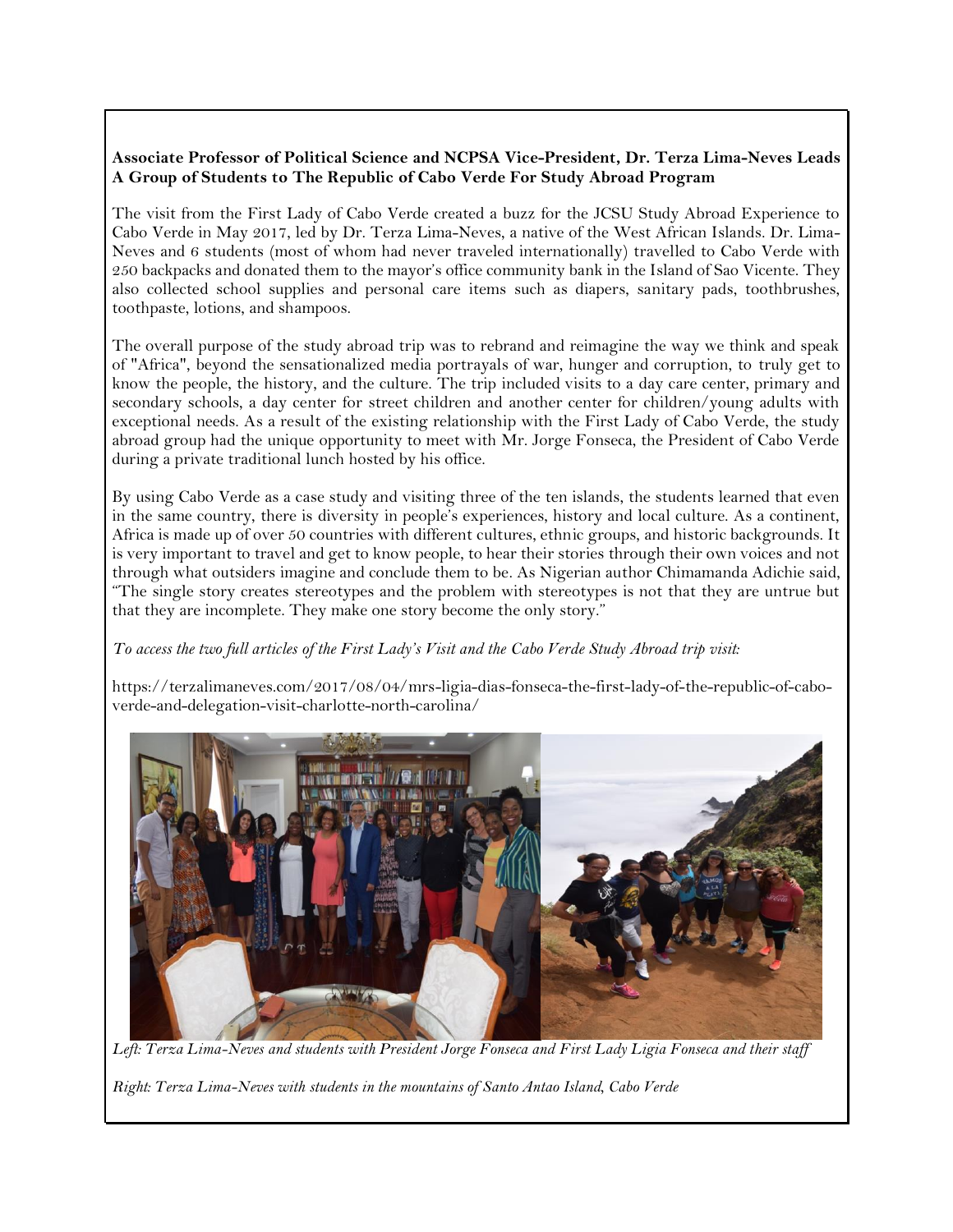## **NEWS FROM OTHER DEPARTMENTS Continued**

THE CITADEL DEPARTMENT OF POLITICAL SCIENCE

Since 1978, The Citadel Department of Political Science has hosted the biennial Symposium on Southern Politics, which is held on its campus. In 2018, the Symposium will be 1-2 March, and the conference features some of the leading scholars in Southern Politics. For 2018, the plenary speaker is Michael Barone.

See links below for more information:

<http://www.citadel.edu/root/symposiumonsouthernpolitics>

<http://www.citadel.edu/root/symposiumonsouthernpolitics/callforpapers>

\*\*\*\*\*\*\*\*\*\*\*\*\*\*\*\*\*\*\*\*\*\*\*\*\*\*\*\*\*\*\*\*\*\*\*\*\*\*\*\*\*\*\*\*\*\*\*\*\*\*\*\*\*\*

## **A Little Inspiration**

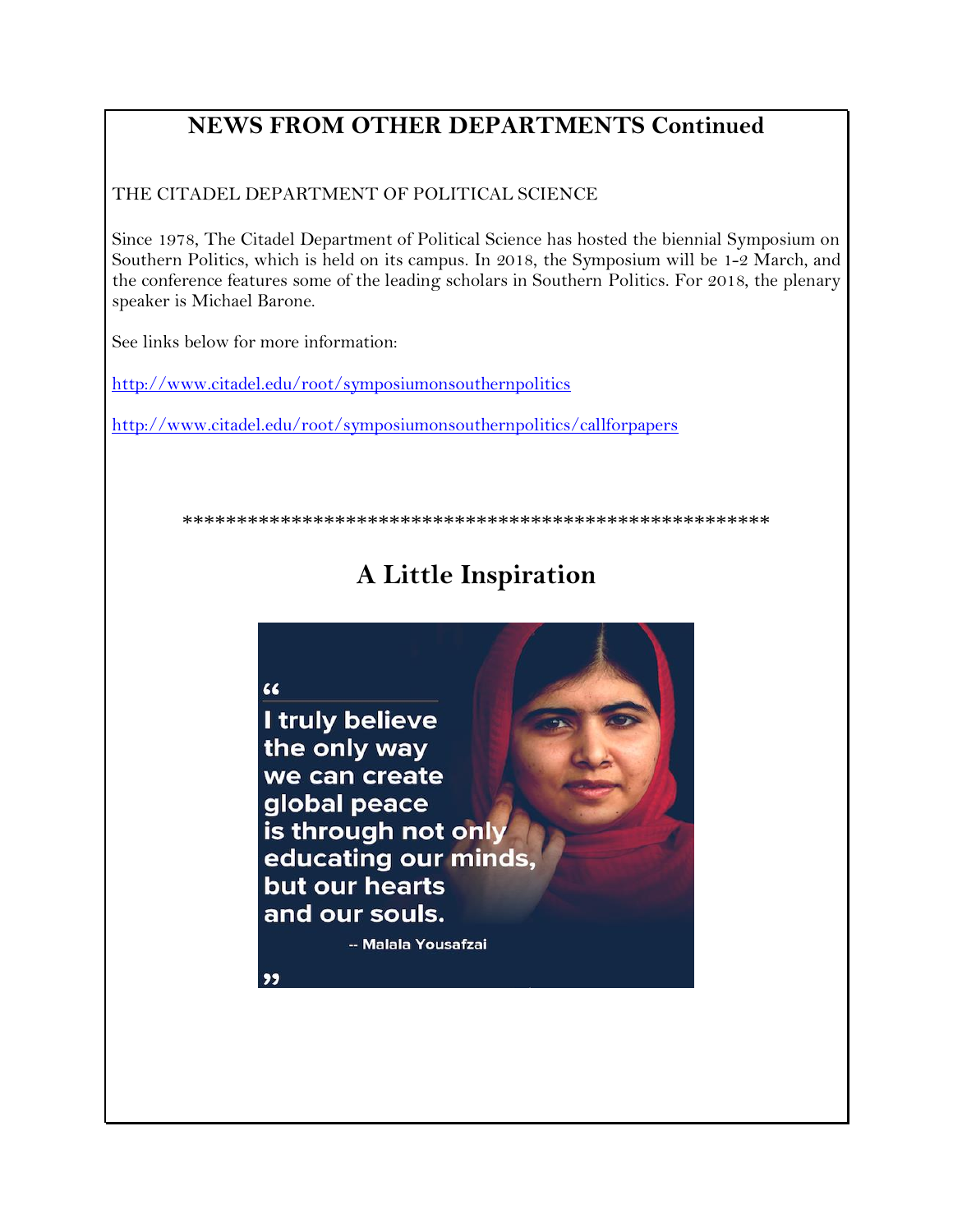| 2018 SOUTH CAROLINA POLITICAL SCIENCE ASSOCIATION |
|---------------------------------------------------|
| ANNUAL MEETING                                    |
| SATURDAY, MARCH 24, 2018                          |
| COASTAL CAROLINA UNIVERSITY                       |
| CONWAY, SOUTH CAROLINA                            |

#### REGISTRATION FORM

| If you plan to attend the 2018 SCPSA Annual Meeting at Coastal Carolina University, please<br>complete this form and return it, with your check made out to SCPSA, to Dr. Suheir Daoud (at<br>the address below) before, February 15, 2018.<br>Please encourage undergraduate and graduate students to attend and participate as well.            |
|---------------------------------------------------------------------------------------------------------------------------------------------------------------------------------------------------------------------------------------------------------------------------------------------------------------------------------------------------|
|                                                                                                                                                                                                                                                                                                                                                   |
|                                                                                                                                                                                                                                                                                                                                                   |
|                                                                                                                                                                                                                                                                                                                                                   |
|                                                                                                                                                                                                                                                                                                                                                   |
|                                                                                                                                                                                                                                                                                                                                                   |
| Status:<br>Faculty (active or retired)<br>____ Graduate student<br>Undergraduate student                                                                                                                                                                                                                                                          |
| <b>CONFERENCE REGISTRATION AND EXPENSES</b>                                                                                                                                                                                                                                                                                                       |
| 2018 Annual Meeting Registration/Membership:<br>\$30.00 Student (graduate or undergraduate)                                                                                                                                                                                                                                                       |
| *** Luncheon served during the conference is included!                                                                                                                                                                                                                                                                                            |
| Your registration and check can be mailed to the address indicated on the form. If you so desire,<br>you can also fill out your registration form and provide your registration check the day of the<br>conference. Please make sure all checks are made payable to "SCPSA." Receipts will be<br>available for reimbursement and travel expenses. |
| Dr. Suheir Daoud<br>$(843)$ 349-6513<br>Department of Politics<br>$(843)349 - 6513$ (fax)<br>sdaoud@coastaledu<br>Coastal Carolina University<br>Conway, SC 29528-6                                                                                                                                                                               |